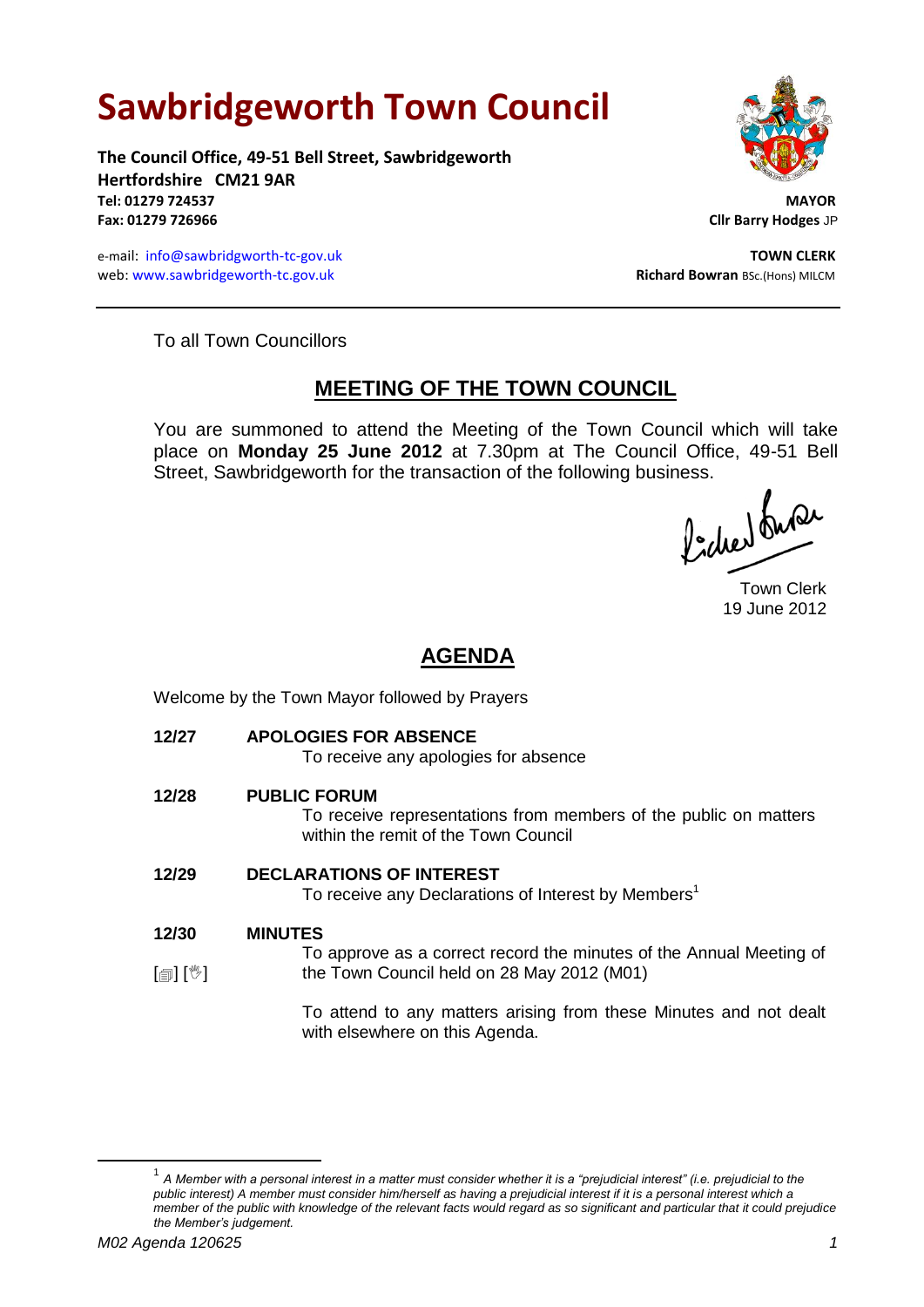| 12/31                                 | <b>PLANNING COMMITTEE</b><br>To receive and note the minutes of the Planning Committee<br>Meetings held on:                                                                                                                                                                                                 |
|---------------------------------------|-------------------------------------------------------------------------------------------------------------------------------------------------------------------------------------------------------------------------------------------------------------------------------------------------------------|
| $\boxdot$<br>$\lbrack \oplus \rbrack$ | 28 May 2012 (P01)<br>11 June 2012 (P02)                                                                                                                                                                                                                                                                     |
| 12/32                                 | <b>FINANCE &amp; POLICY COMMITTEE</b><br>To receive and note the minutes of the Finance & Policy Committee<br>Meeting held on:                                                                                                                                                                              |
| $\lceil \circledcirc \rceil$          | 11 June 2012 (F01)                                                                                                                                                                                                                                                                                          |
| 12/33<br>$\mathbb{D}[\mathbb{D}^1]$   | <b>ANNUAL ACCOUNTS AND ANNUAL RETURN 2011/12</b><br>1. To approve the Annual Accounts and Annual Return for 2011/12                                                                                                                                                                                         |
| [@] [V]                               | 2. To sign the Certificate of Governance.                                                                                                                                                                                                                                                                   |
| $\mathbb{D}[\mathbb{D}^1]$            | 3. To receive the report of the internal auditor and to report on any<br>actions required.                                                                                                                                                                                                                  |
|                                       | The Recommendations of the Finance and Policy Committee are<br>contained in Minute F12/06 of their meeting dated 11 June 2012.                                                                                                                                                                              |
| 12/34                                 | <b>POLICY ON FLY POSTING</b><br>To Resolve to adopt as Council Policy, "6.12 : Policy on Fly Posting"<br>as Recommended by the Finance and Policy Committee, Minute                                                                                                                                         |
| $\mathbb{D}[\mathbb{D}^1]$            | F12/09                                                                                                                                                                                                                                                                                                      |
| 12/35                                 | <b>CODE OF CONDUCT</b><br>To Resolve to adopt a revised Code of Conduct as required by<br>Finance Act 2011(s27) and as recommended by the Finance and                                                                                                                                                       |
| $[\mathbb{S}][\mathbb{S}]$            | Policy Committee, Minute F12/09                                                                                                                                                                                                                                                                             |
| 12/36                                 | <b>COMMUNICATIONS WORKING PARTY</b><br>To confirm the Recommendation of the Finance and Policy<br>Committee to establish a Communications Working party responsible<br>to the F&P Committee to investigate and develop ways and means of<br>establishing and improving on communications between bodies and |
| $[\mathbb{V}]$                        | parishioners in the town. Minute F12/09                                                                                                                                                                                                                                                                     |
| 12/37                                 | <b>MAYOR'S CORRESPONDENCE/COMMUNICATIONS</b><br>To receive Mayor's appointments and communications                                                                                                                                                                                                          |
| 12/38                                 | <b>REPRESENTATIVES REPORTS</b><br>To receive representatives reports from:<br><b>County Councillor</b><br><b>District Councillors</b><br>$\bullet$<br><b>Hertfordshire Police</b><br><b>Footpaths Officer</b><br><b>Other Representatives</b><br>٠                                                          |
| 12/39                                 | <b>CLERK'S REPORT</b><br>Earmar's Market                                                                                                                                                                                                                                                                    |

- Farmer's Market
- Jubilee Event
- Fly Posting
- Power of General Competence